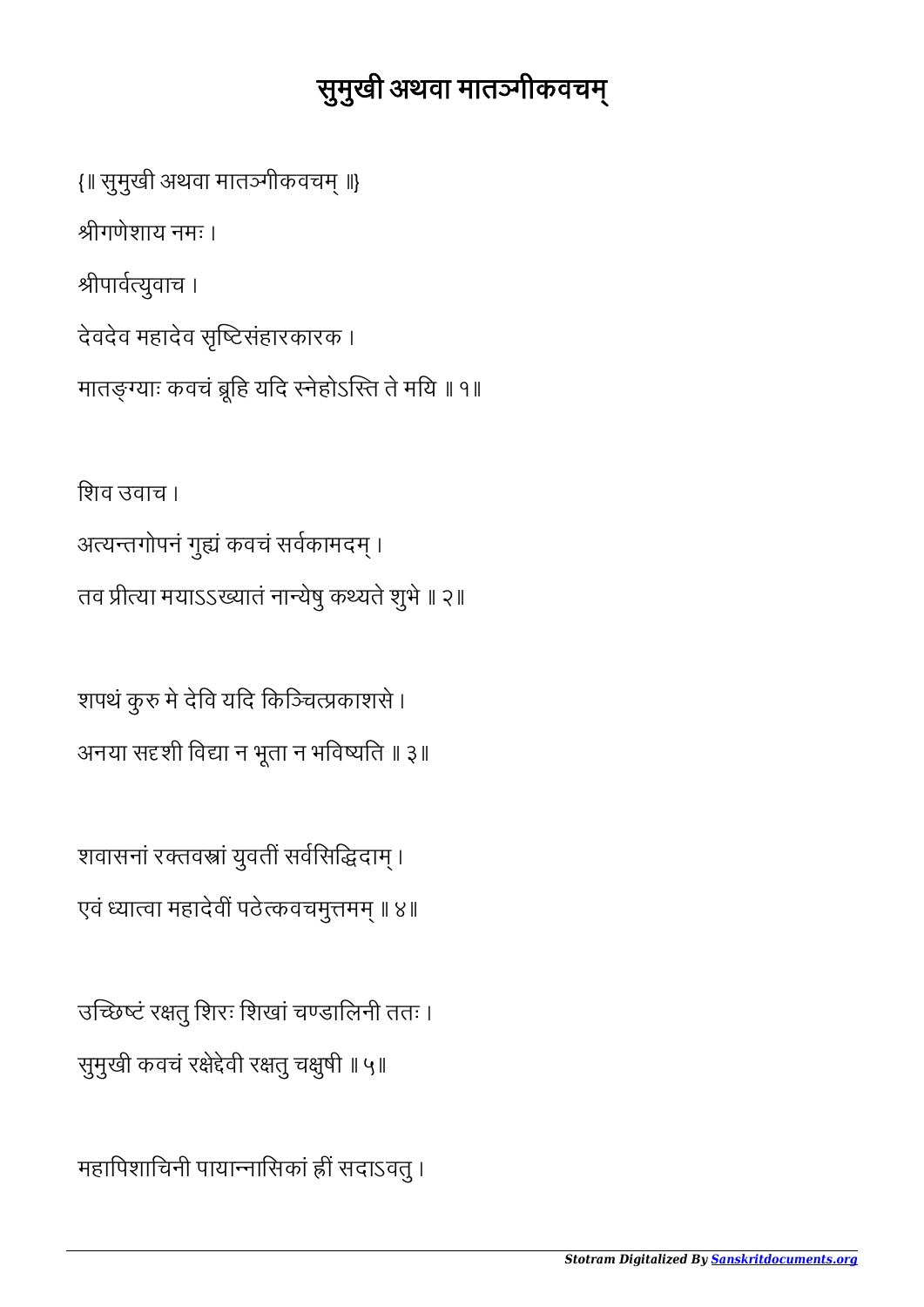ठः पातु कठदेशं मे ठः पातु दयं तथा ॥ ६॥

ठो भूजौ बाहुमूले च सदा रक्षतू चण्डिका । ऐं च रक्षतु पादौ मे सौः कुक्षिं सर्वतः शिवा ॥ ७॥

ऐं ह्रीं कटिदेशं च आं ह्रीं सन्धिषु सर्वदा । ज्येष्ठमातङ्ग्यङ्गूलिर्मे अङ्गुल्यग्रे नमामि च ॥ ८॥

उच्छिष्टचाण्डालि मां पातु त्रैलोक्यस्य वशङ्करी । िशवे वाहा शरीरं मे सवसौभायदाियनी ॥ ९॥

उच्छिष्टचाण्डालि मातङ्गि सर्ववशङ्करि नमः । स्वाहा स्तनद्वयं पातु सर्वशत्रुविनाशिनी ॥ १०॥

अत्यन्तगोपनं देवि देवैरपि सुदुर्लभम् । टेयः साधके योऽिप टयं न कदाचन ॥ ११॥

दत्तेन सिद्धिहानिः स्यात्सर्वथा न प्रकाश्यताम् । उच्छिष्टेन बलिं दत्वा शनौ वा मङ्गले निशि ॥ १२॥

रजस्वलाभगं स्पृष्ट्वा जपेन्मन्त्रं च साधकः । रजस्वलाया वस्त्रेण होमं कुर्यात्सदा सुधीः ॥ १३॥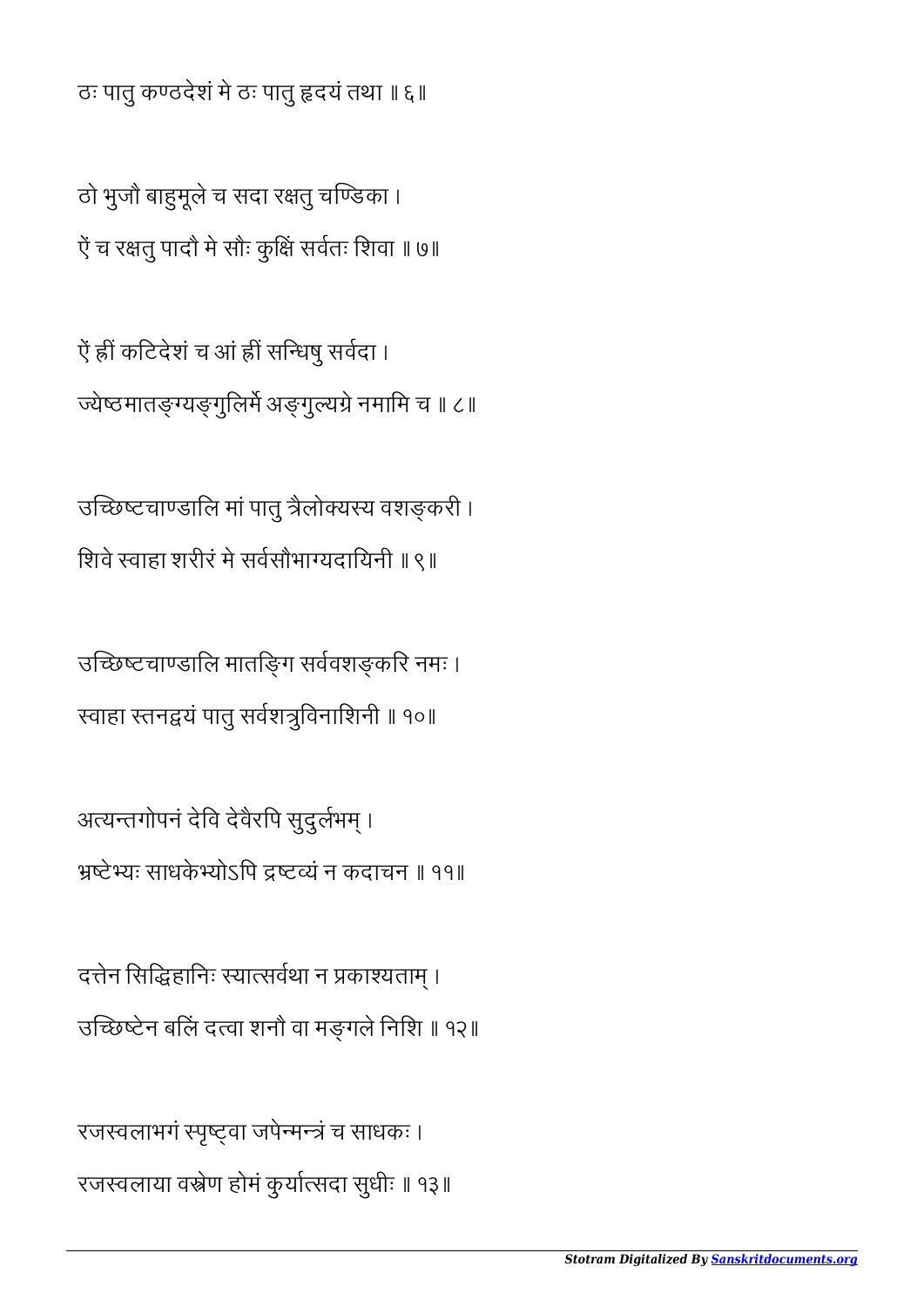सिद्धविद्या इतो नास्ति नियमो नास्ति कश्चन । अष्टसहस्रं जपेन्मन्त्रं दशांशं हवनादिकम् ॥ १४॥

भूर्जपत्रे लिखित्वा च रक्तसूत्रेण वेष्टयेत् । प्राणप्रतिष्ठामन्त्रेण जीवन्यासं समाचरेत् ॥ १५॥

स्वर्णमध्ये तु संस्थाप्य धारयेदक्षिणे करे । सर्वसिद्धिर्भवेत्तस्य अचिरात्पुत्रवान्भवेत् ॥ १६॥

स्रीभिर्वामकरे धार्यं बहुपुत्रा भवेत्तदा । वन्द्या वा काकवन्द्या वा मृतवत्सा च साङ्गना ॥ १७॥

जीवद्वत्सा भवेत्सापि समृद्धिर्भवति ध्रुवम् । शक्तिपूजां सदा कुर्याच्छिवाबलिं प्रदापयेत् ॥ १८॥

इदं कवचमज्ञात्वा मातङ्गी यो जपेत्सदा । तस्य सिद्धिर्न भवति पुरश्चरणलक्षतः ॥ १९॥

॥ इति श्रीरुद्रयामले तन्त्रे मातङ्गीसुमुखीकवचं समाप्तम् ॥

Encoded and Proofread by Ravin Bhalekar ravibhalekar@hotmail.com